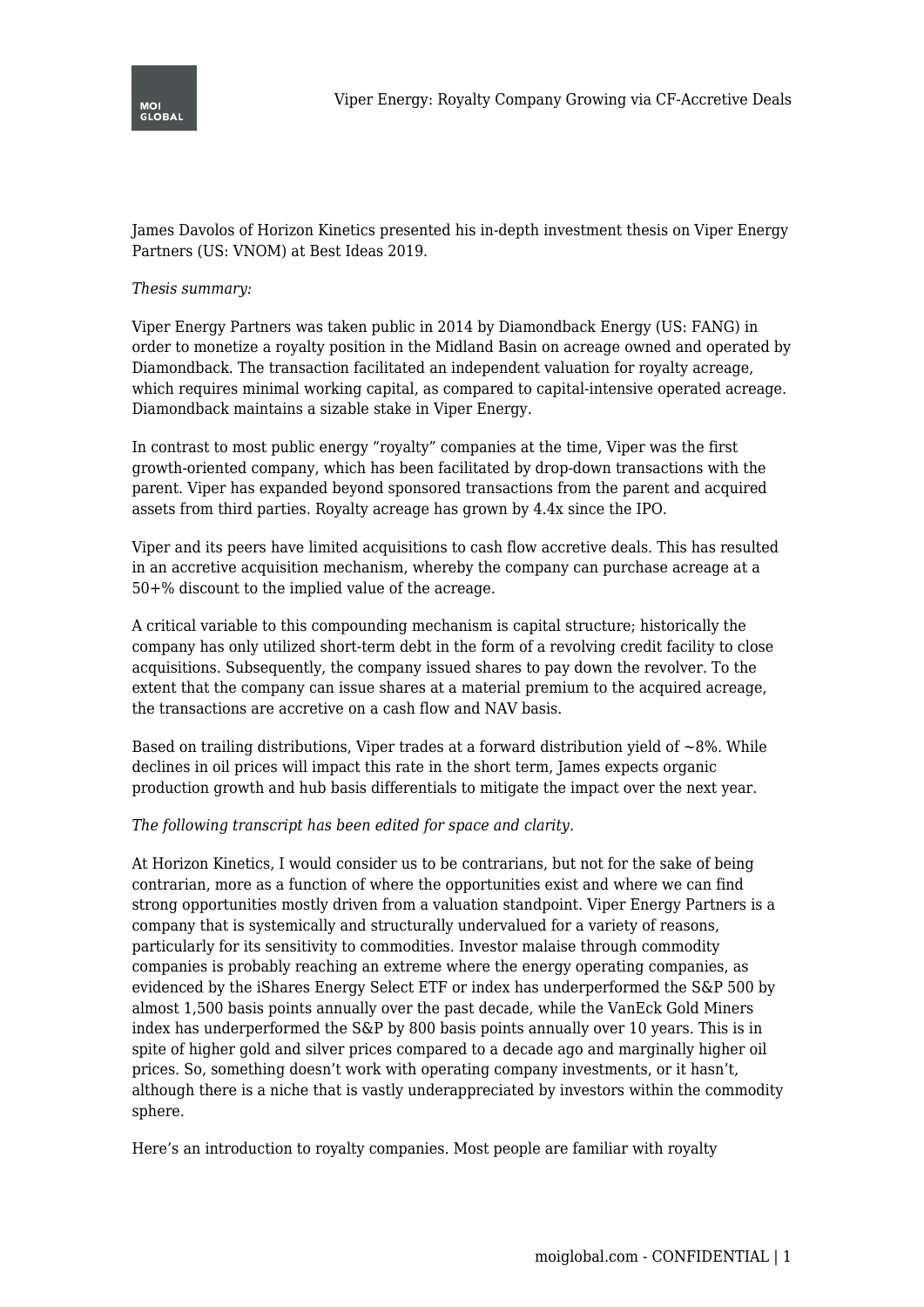companies through the lens of precious metals. The preeminent royalty company is Franco Nevada Corporation, which is a gold and precious metal focused royalty company that traces its roots back to 1983, when Pierre Lassonde founded the company in Canada as a financing mechanism for gold mines. The returns from 1983 through 2001 were staggering, although it's not quantifiable as it was a private company. In 2001, it was acquired by Newmont Mining, which then grew the business but listed it through an IPO/spinoff in December of '07 in order to fund a new royalty portfolio acquisition. Franco Nevada's performance back to the spinoff out of Newmont Mining has been compared to the Gold Miners index, GDX, which has had a substantial capital loss over that period. Meanwhile, gold prices are up again, but not that strongly over a 10-year period on an annualized basis.

Gold and silver royalty companies are primarily a financing mechanism. They will provide upfront capital for a mine in the form of cash, which allows the mine to be developed. Rather than taking a cash interest payment, the company buys future production from that mine, usually in terms of ounces of gold, silver, potentially metals in the platinum metals group, at discounted rates. For example, you provide \$100 million day one, and you expect production to start in year five. Spot gold prices at the time of financing are at \$1,300 an ounce, but your forward purchase commitments are at \$200 an ounce. That discount provides an inherent interest rate in that loan, and it's proven to be very successful, but it makes sense for the mine and the mining company as well because they can't take on large corporate level debt and cash interest obligations. Thus, it serves well both end markets- the financier and the miners.

Franco has historically been focused on gold, silver, and a little into the platinum metals group. However, recently they started to invest in energy royalties. Energy royalties, as opposed to gold and silver royalties, are a function of land ownership. Texas is used as a case for Viper Energy. With land ownership, you might sign an operating lease with a provider if you're a rancher and you owned the mineral interest. For example, you can use precedent transactions where the oil and gas company might pay you an upfront payment of \$50,000 to \$70,000 for a premier acre in the Delaware Basin, but on top of that, they're going to pay you 20% in a standard transaction of all oil and gas produced from these wells. This is a function of land ownership as opposed to a financing mechanism. Many public companies, "energy royalties" have fractional interests in liquidating operating leases. Certain examples are Permian Basin Trust, Sandridge Permian Trust, Prudhoe Bay Trust, and the San Juan Basin Royalty Trust, which are wells and fields that are in steep decline. There's no new capital expenditure going in, and little new drilling. As a result, they're valued on a current yield basis, and on a dividend-based rate.

Viper is amongst the new breed of about five or six publicly traded, energy royalty companies that are growth oriented. Viper was taken public in 2014. It was only a small patch of royalties owned by Diamondback Energy and was called the Spanish Trail formation in the Midland Basin. Since then, Diamondback has facilitated Viper being a highly accretive NAV growth entity where they have grown production, royalty acres and distributions above the underlying assets as a function of active management. There's a need to differentiate between the old standard of a liquidating royalty trust versus an accretive growth-oriented royalty company.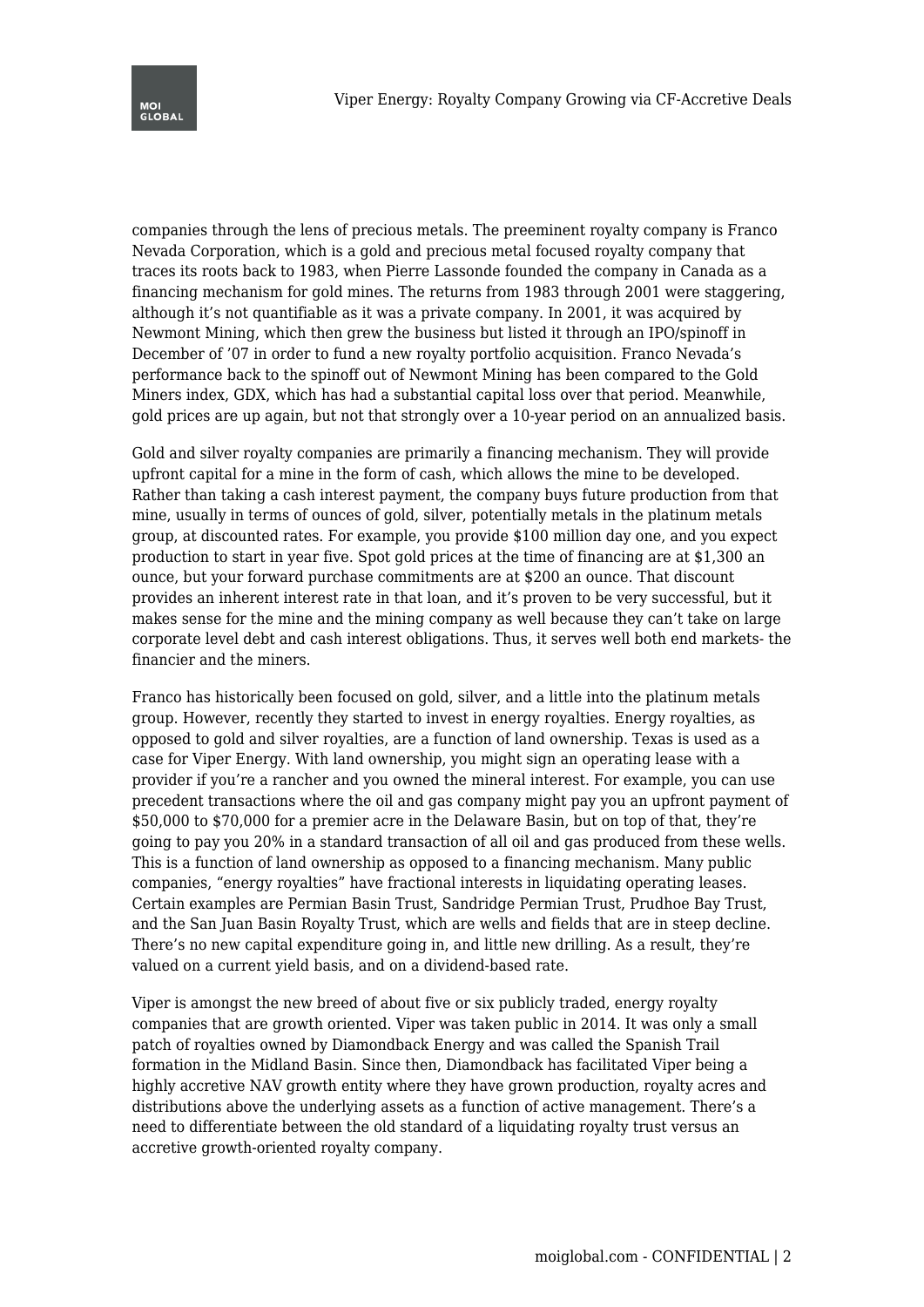An example of illustrative working interest is using a \$40 barrel of energy pricing. That includes the BOE, the barrel of oil equivalent- a certain mix of gas and natural gas liquids, propane, butane, natural gasoline, and ethane. Pioneer has a working interest in a well. Upon paying \$2.50 in production and ad valorem tax, \$6.50 of operating cost, which is basically lease operating expenses and transportation for piping that oil or gas from a gathering system to a backbone pipeline, and to a hub, \$14 for finding and development cost, which is exploratory drilling, the illustrative margin is the remaining \$17, i.e. 43%. All of these expenses are necessary before one can even get that well and get that oil out of the ground. Compared to the royalty well where the standard royalty is the production and ad valorem tax of \$2.50, 94% is netted back to the royalty owner. The economics are extremely compelling in terms of a PV10 – a standardized metric of a discounted 10% NPV. A well-level IRR in the 20% range, which is currently very low even at \$45 oil, 70% of the economics go to the royalty owner. At a 50% well-level IRR, 40% go to the royalty owner.

There are different types of royalties, since not all royalties are created equal. The example of a rancher, who would lease out his or her land as a mineral ownership in the state of Texas, is just known as a mineral interest as opposed to a surface interest. It's a perpetual interest to exploit the minerals in that land, and you can sign a lease with whoever you choose to exploit those minerals. The middle is a non-participating royalty interest, where you do not participate in any expenses, or any of the taxes. It's 100% cost free. If the operator of that well realizes \$70 a barrel and you have a 10% NPRI, you get \$7. The third is an overriding royalty interest, which is a part of a working interest override, much more similar to the old standard of the liquidating, declining trusts.

When the minerals have yet to be leased in the case of KRP, Kimbell, which is a publicly traded company, they can carry all the expenses on themselves, and they'll have all the revenue. Alternatively, they do the lease where they get the upfront cash payment. In return, they share the economics with the operator. Depending on the location, they might be spending \$6 million to \$8 million just to drill the hole, all the finding and development cost, tens of millions of dollars, transportation costs, etc. However, they're spending zero capital by letting somebody take on that burden. In this case, the royalty owner might be taking 20% to 25% revenue of the economics for the trouble, while the operator takes 75% to 80% of the revenue. However, the cost is 0% to Kimbell, and 100% to the operator. These are not perpetual leases. In the case of the Delaware Basin, you might want to be exploiting a certain layer, and you can only do that within 10 years, that reverts to the royalty owner upon lease termination.

The benefit of royalty, relative to a working interest, is zero working capital requirementssimply cashing checks with minimal OPEX. In some cases, you might have a little share if it's an NPRI, some production tax and ad valorem, but zero working capital or CAPEX. You use minimal or no debt funding since you don't control the wellhead. Most companies have only used debt through a revolving credit facility to finance new acquisitions, and then they plug that through an equity raise. Finally, you have exposure to both production growth and commodity price growth as a free call option. If you place 30-year oil prices into a Black–Scholes model, it's going to deliver a massive premium, not a discount where people are worried about energy prices exposure.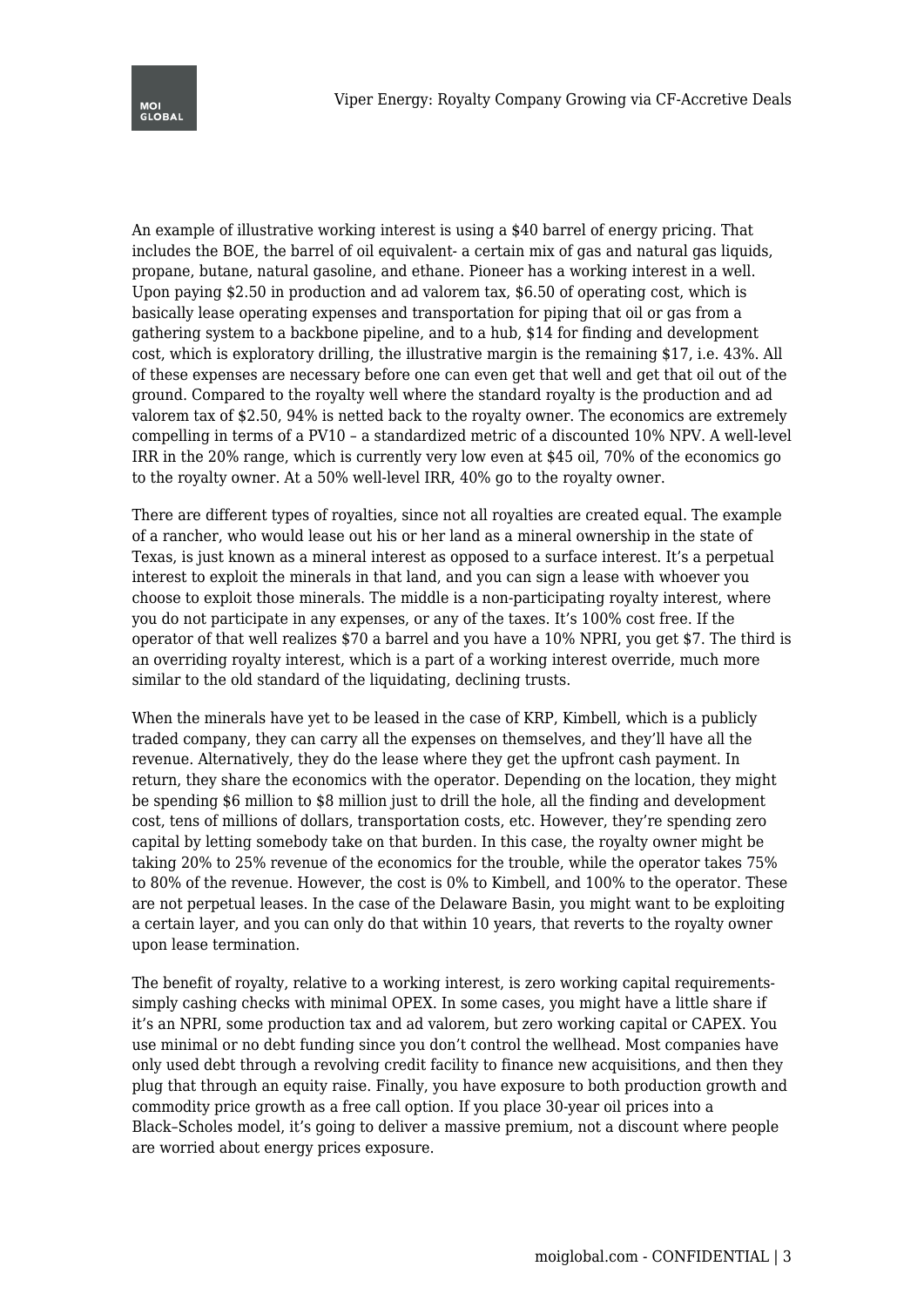Viper Energy Partners was created in 2014 as a limited partnership. It has converted to a taxable entity effective May of 2018. It started in Midland County original acreage and since then, it has expanded into New Mexico, then parts of Western and even Central Texas, the Greater Permian Basin. They separated into the Delaware, which is newer, deeper and most robust resource, but it was more complex. Therefore, it's been less explored than the Midland Basin, which has been explored for quite a while. Basic statistics is if you've got 124 million shares, or as they used to call them units, the market cap is pulling from 12/21. To put this into compliance with the current data, it's 15% higher. Currently they have net debt of about \$280 million, and liquidity on the revolver of \$275 million. The enterprise value is \$3.35 billion, relative to net royalty acres of 13,908. In Texas private markets, a net royalty acre nets out the royalty interest per acre. For instance, if you have a 20% royalty interest on one acre, five acres would be one net royalty acre.

In the Midland Basin, the part of the Greater Permian, there are eight layers of shale beds. In the geological zones carbon is decomposed into hydrocarbon-producing rock. That rock is very porous and brittle and it breaks up to create huge wells. Basic math from RSP Permian, one of the best operators in the basin, shows 46,700 net acres, 1,600 locations, a new location for every layer, and for every well. They might do 12 wells in Wolfcamp A, and they might do six or eight in Wolfcamp B. The important thing here is a billion barrels of resource through these acres. If we divide the billion barrels by 46,700 acres, that comes out to about 21,000 mboe nomenclature for a thousand barrels per acre. Since Delaware Basin is more robust, Reeves, Ward, Loving County is going up into Eddy and Lee County in New Mexico. There are over nine layers, but Wolfcamp A, which is the most robust part of the basin, is so large, that it breaks up into the Wolfcamp XY, and the Lower Wolfcamp A. Overall, 45,200 acres and 1.8 billion potential resources equates to nearly 40,000 barrels of oil equivalent per acre.

To shed light on the misinformation about these wells, we consider the cumulative production of the core Wolfcamp A and the months of production of this 1.5 million-barrel large robust well in the core of the Delaware basin. There is no need to have such robust wells, as you get out into the fringes, and more densely drilled. We model between 600,000 and 700,000 barrels per well, depending on the location. With around 15 months in, you can already be at about 450,000 barrels, so 30% of the well in the first year and a half of well life. It's good that you're getting a lot of oil very quickly, and you're getting your capital return, so your IRRs benefit immensely from that. Negative press will say there's a huge decline rate, and you have to keep on drilling to keep up. That's true, but these are high-IRR wells. The companies out there are very efficient and fast with their drilling. For most of the basin, you're getting about 60% liquid oil, 20% of NGLs, and 20% dry gas. Dry gas is methane. Henry Hub pricing was at about \$3, then spiked to \$5. Still most people's longterm decks are below \$3.

Simple math shows what the NPV of one of these wells would be if the acre was drilled immediately and started producing tomorrow. To consider the benchmark pricing, West Texas Intermediate Oil is at \$46. It currently ranges between \$45 and \$50. NGLs, which are difficult to price properly, are generally at about 60% of liquid oil pricing. It depends on how much propane, butane and natural gasoline are in that stream, whereas ethane and the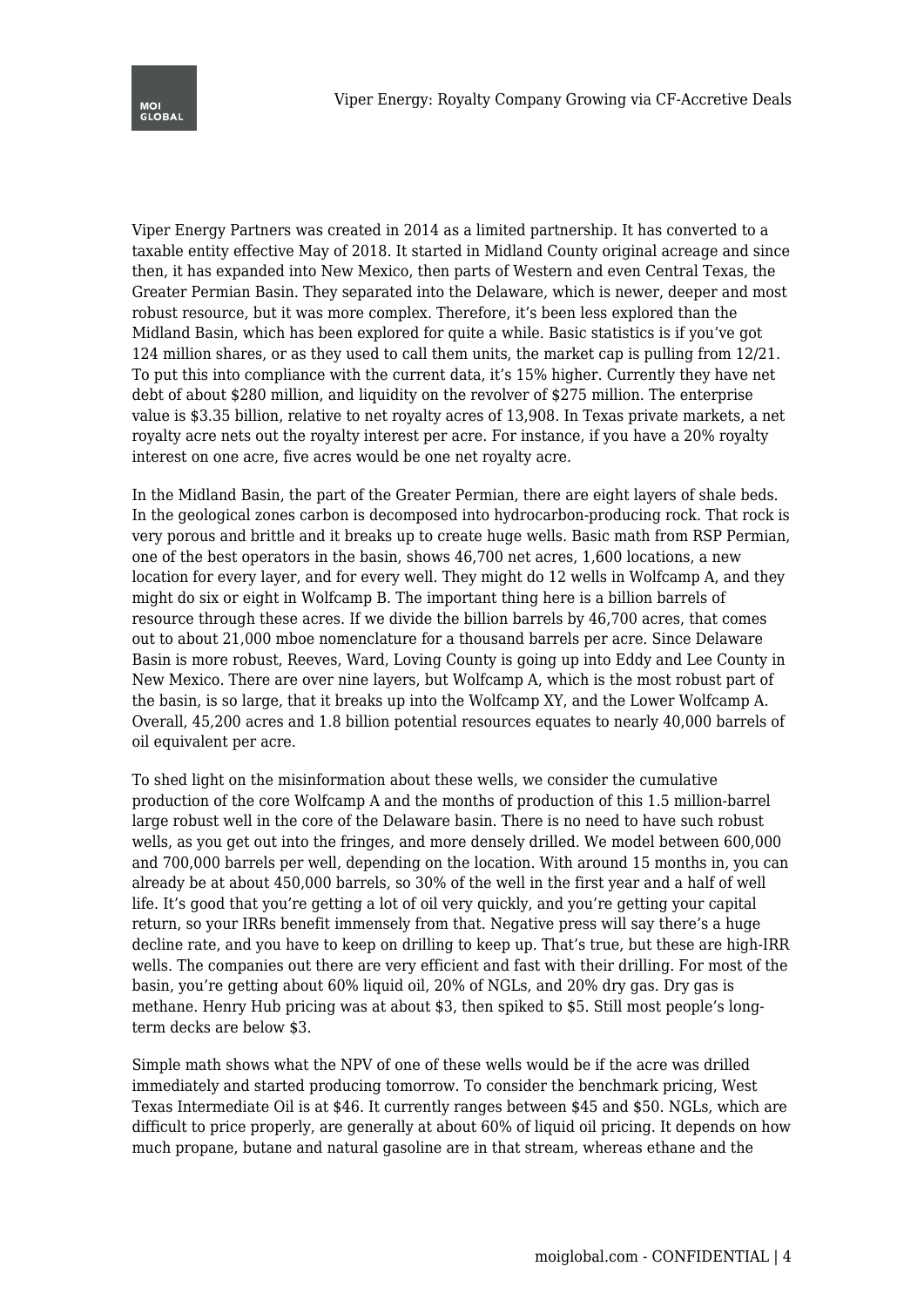dryer stream are a little cheaper. Dry gas pricing is using a weighted average of 60% oil, 20% NGL, 20% gas. That gives a composite of \$36.72, which is quite low. However, considering the Delaware Basin spot pricing, we assume that you are going to do each acre, it has 40,000 barrels for the Delaware and 20,000 barrels for the Midland. We then use a 17-year decline rate where it's very heavily loaded to the front, and you're getting 1/3 before you're at the half year mark. Discounting that back at a 7% discount rate for the 40,000 barrels per acre, you get an NPV of \$1.1 million per net royalty acre. For the 20,000 or 21,000 in the Midland, you're getting about \$580,000. To sum up, that's a 17-year type curve, discounted back to present value at 7% using current spot pricing.

To get the answer where Viper Energy Partners implied acreage price, the enterprise value is divided by net royalty acres that gives you an imputed value of about \$241,000 per acre, at \$25 to \$30, in the range of \$250,000 to \$280,000 or the implied price per net royalty acre. There's a big mismatch between that and \$1.1 million and \$580,000. In the discounting future production, we're still using the 7% NPV, but we're assuming a weighted average of 10 years until production. Within the first 10-year window, some will produce at year 10, and others going out further about a 30-year resource to look at how the full lifecycle of drilling within the current inventory is. So, to use spot pricing the Delaware gets you to about \$560,000, and the Midland gets you to \$300,000. Based on the mix of acreage between Midland and Delaware, as well as a little of Eagle Ford, around \$425,000 per net royalty acre using fair value method, that would equate to about a \$50 stock relative to the high 20s today. That's quite conservative because it assumes zero price recovery in hydrocarbon prices, and assumes no accretive growth, no dropdowns, no extended timeline to the resource base. It also assumes relatively slow development consistent with certain bottlenecks in getting oil and gas out of the basin. So you're in a fair value of about \$400,000 per net royalty acre using spot pricing.

Spot pricing is a huge point of misunderstanding for people, especially when it pertains to the Permian Basin. Viper data of the third quarter shows where production is at, the distribution per unit, and the DPU. Viper realized oil at the price of \$54.51 in the third quarter of 2018. To take a simple average of the 90 days in the second quarter, West Teas for Cushing delivery averaged close to \$70 a barrel during that quarter. This is a \$15 spread where Viper was realizing this huge discount, and this is a result of a pricing differential because they were delivering mostly into the Midland hub. Since the growth rate in the Permian Basin exceeded even the wildest forecast, and there weren't enough pipelines to get oil up to Cushing and realize that \$70, so it stayed in Midland.

Plains All America has a lot of pipeline capacity and infrastructure in the region. A lot of the Midland hub capacity today goes up to the northeast of Cushing, which is right in the middle of the stream. Interestingly, all of the capacity is being built in the Delaware Basin. There's also Cactus I, Cactus II, a joint venture and a couple of other pipelines, which are delivering into the Gulf. There's a Magellan contract to regulate Gulf-based pricing, but Gulf is benchmarked to Brent. Brent Crude, which is a North Sea contract, has averaged about a \$10 premium to West Texas Intermediate. West Texas is currently at \$45 and Brent is at \$55. As you get to the Gulf, you're not going to realize full Brent pricing because you have to pay a seaborne transportation fee to get it to those hubs. There're a lot of complex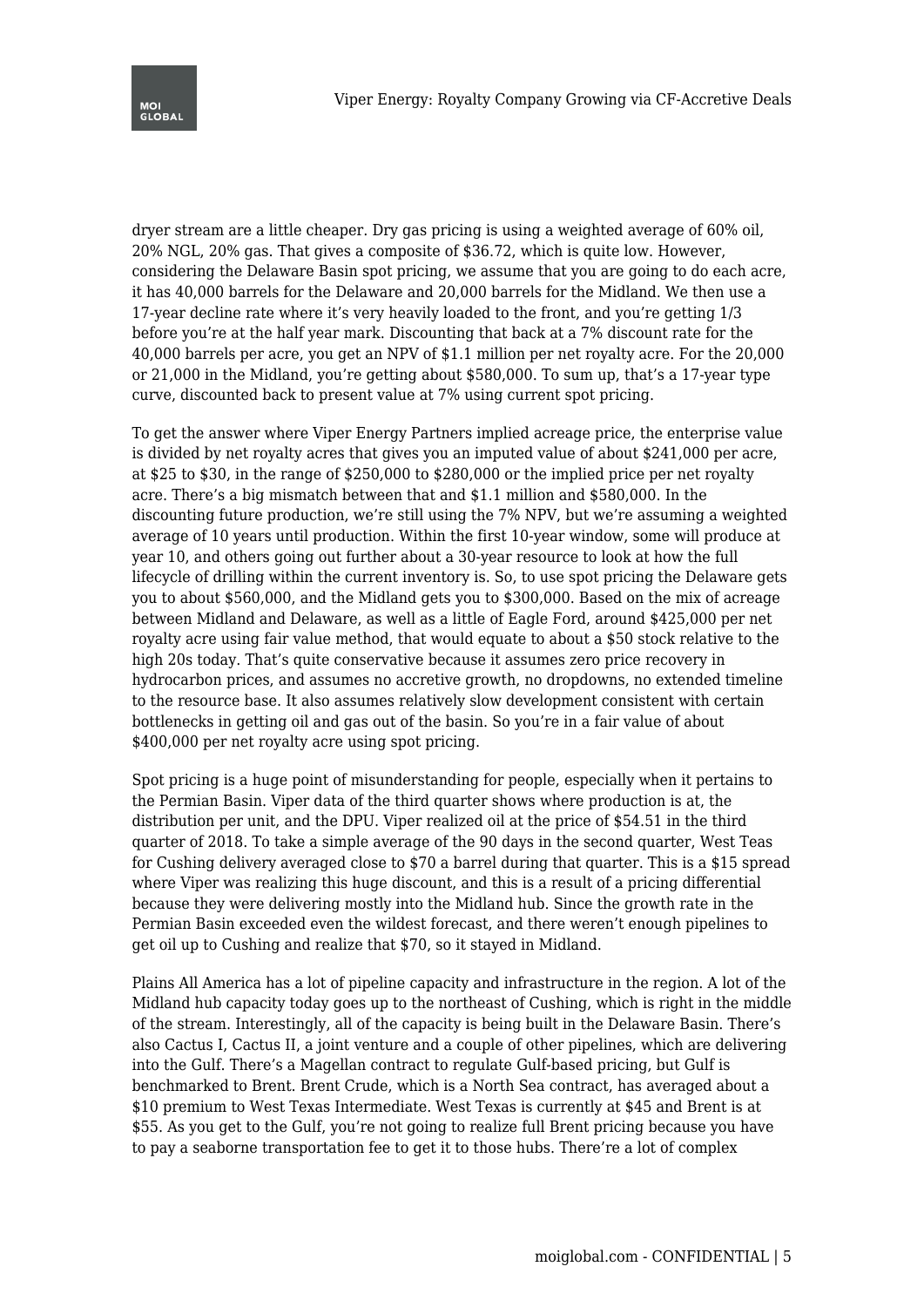

reasons why Brent trades at a premium to WTI- notably, the API gravity and refinery configurement, also the fact the US has a glut of oil and gas relative to infrastructure and refining capacity, as well as it relates to sulphur and European refineries having a much higher diesel and bunker oil mix.

Raymond James Financial shows a straight-line production estimate for the Permian. The backlog is easing up in the second quarter of '19 and then really catching up in the third quarter with some new pipelines, the EPIC pipeline, a private company, Sunrise, which is Plains All America, Gray Oak, which is Phillips 66, and then Cactus II. You're going to have overcapacity to get the oil and gas out of there by the end of '19. Probably, there'll be less congestion by the middle of the year. If they were getting \$55 at a \$15 discount to WTI, you'll eliminate the Midland differential, but you'll actually add \$5 to that, as you start realizing Brent pricing as opposed to getting the Cushing WTI price.

The valuation comes from the MLP mind-set. New growth-oriented royalty companies have focused on yield and investors laser-focused on accretive acquisitions. This has created a massive mechanism of accretive unit growth and the acquisitions that Viper engaged in in 2018 ranging from about \$20 million up to closer to \$200 million. The operators were in Delaware Basin, Midland Basin, and BP/Devon/Conoco in Eagle Ford. If you're trading at an implied value of about \$250,000 an acre, but they're buying from \$100,000 to \$200,000 an acre, that's a function of the market. The market is not giving you any value for unproducing acreage. They're valuing the current acreage to buy it at a 10% yield to make it accretive, otherwise, they're not going to buy your property. At the end, they can buy the unproducing acreage at a massive discount, and the producing acreage at a slight discount to trading. If you're buying it at \$150,000 an acre, you're using currency valuing it at \$250,000 an acre, which is highly accretive in the long term. That mechanism where you use a revolver to close day one gives them a lot of operating leverage and a lot of scale since not many people can write a \$175 million check day one. Fill in that revolver, plug it with an equity issuance, and issue shares. Hence, this is a very powerful accretive growth mechanism.

Besides, Diamondback continues to be a majority shareholder, and they have a very large equity interest in Viper. They don't want to alienate this cash flow stream to the parent company, so they've continued to drop down mineral acreage and royalties as they've made acquisitions and had success in developing more resource. The drop-downs come through a mechanism of two things. 1) Acreage that was not previously producing goes into production. There's a cash flow, so you can drop it down. 2) They've been aggressive with acquisition, Brigham Resources to name one. As that portfolio has royalty acreage, they can drop that down. At a steady state using \$45 oil, NPV-ing the royalty stream and getting to \$50, you should give some value to this growth mechanism on top of getting your current 8% dividend yield.

Regarding oil prices there's a lot of misinformation about breakeven. You've seen several promotional CEOs talk about \$20, even less breakevens in the Delaware Basin, which maybe possible if you take the very best acreage and you have extremely efficient pad drilling, you can then drill a well and make such breakeven. That's assuming a 0% IRR or a profit margin at \$20, but doesn't include many economics. RS Energy published a chart in The Wall Street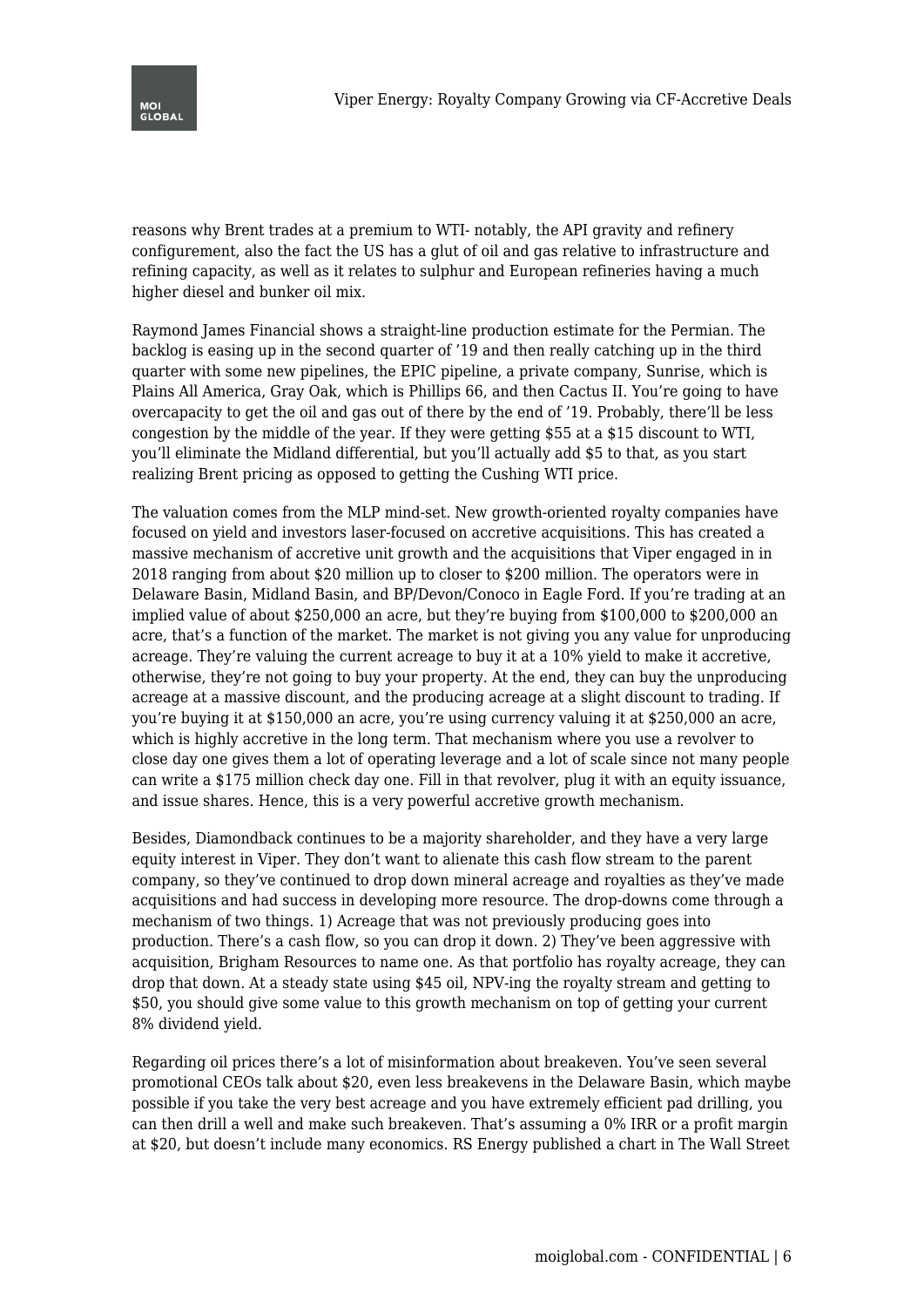

Journal, where they're showing the breakeven that you might cite for the Delaware Basin at \$35 at the low end. That's just a well. So what's my cost to sink a hole, get the oil up, transport it, and get my money back? What do I need to break even just looking at that? At \$45 for the Delaware, other overhead costs are also included, not the least of which is corporate SG&A. You have debt service and many of these companies run at about 2x to 3x EBITDA of debt, so their cost of capital is not cheap. Further, you go up to \$50 when the price of land is also included.

RS Energy study included a 10% profit margin. These are rational capital allocators and PV10 is a standard in the industry demanding a 10% rate of return. This gives a better idea of where the pain threshold is. At \$50 for the Delaware, and given the fact that WTI is at \$49, they're still getting \$10 haircut going to Midland. Also, the turnaround and differentials for Viper is about 20% of the barrel in gas this year. Gas in Henry Hub is about \$3, but Waha, Texas, which is a small West Texas gas hub, got to the point where gas delivered there was getting virtually zero in the fourth quarter of this year because there's too much gas and it costs money to store. So, as you get capacity to get that out of there, you're going from zero up to \$3 for that gas. The NGL mix has better economics. There're a lot of ethylene crackers being put into Louisiana, Port Charles, Corpus Christi, Texas, so that's a much stronger market.

Moving to OPEC and the large international oil providers, a fiscal breakeven balances their budget. Brent is at \$58.24. Based on the budgets of Iraq, Russia, Kuwait, Qatar, they all are still balancing their budget at \$58 Brent. However, very large producers, such as the UAE, Oman, Algeria, Angola, and most importantly, Saudi Arabia are at \$88. The Saudis have an estimate of about \$500 billion of reserves in their federal bank. If you're \$30 below, you're breakeven and you start to bleed \$5, \$10, \$15, \$20. It might even be above that if these prices hold in your national coffers. Geopolitics aside, what's going on over in Saudi Arabia, bleeding the reserves does not help anybody.

Putin and Russia have been resolute in saying they're fine, but he's not too far off either. Further up, you've seen a lot of supply disruptions in Libya, Nigeria with rebels and different factions taking supply offline there. The economic breakevens for oil are well above \$45 at West Texas, and \$55 at Brent. There is a lot going on in the fourth quarteralgorithms, trading patterns, short-termism, and manipulation for days, but, not to go down into the political spectrum, if Iran is not allowed to export, they don't break even anywhere. If they are able to get some out in the black market, they're not getting benchmark pricing, so a lot of pressure there. The plan for them was to go under sanctions where they would no longer be able to sell into international markets again in early November, and our administration decided to grant them a waiver for six months for about 75% of their oil.

OPEC doesn't want a price spike. It's bad for them if you get \$100, \$120, \$130 oil because then you start getting the Norwegians, and the French, and the South Americans doing these massive offshore projects. A little well in the Permian giving you 2 million barrels is nothing compared to these deepwater 50-year resources, but those projects need \$90, \$100, \$120 to make sense with a 10% IRR. Ahead of Iran coming offline, the Saudis, probably had some discussions with our government, began over producing, so there wasn't a supply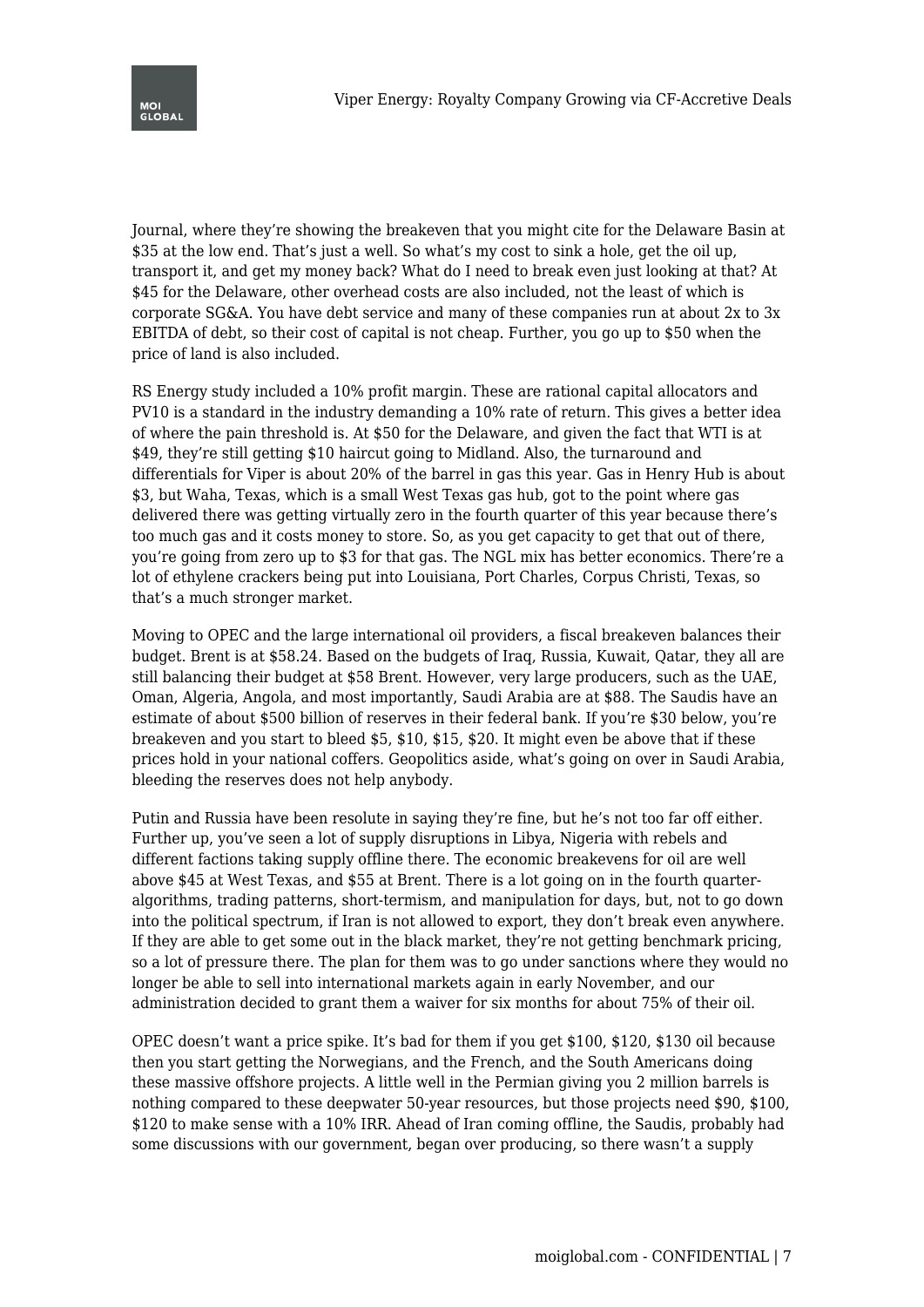

shock when Iran came offline. This lasted for months. Unilaterally, the United States decided to extend those waivers. So all of a sudden, you have a couple of million barrels of extra Saudi and Iranian oil on the market and the market was trying to balance and adjust for it. You see stockpiles showing up in the United States and abroad, and the market plummets in the short term because of the fundamentals.

In the fourth quarter, as oil's deluge continued, the inventory data was really meaningless because none of the production cuts started until the beginning of the year. There were no pain points where certain non-core shale beds would curtail production. If you have your wells and your drilling crews up and running, you're not going to take that well offline. The balancing act might take another three to four months until you see it in inventory numbers. Currently there's a very odd situation. The last time Saudi's actual resource base inspected and approved by international petroleum engineers was in the late 1970s. They've been producing heavily ever since, and they've revised their proven reserves, double what it was when the British and the Americans confirmed those resources 30 years ago. Probably the Crowned Prince is pulling the Aramco IPO. They probably aren't perpetual marginal producer of oil. He realizes they need to get away from a purely petroleum-based economy. He wanted to take Aramco, the chemical business, and the refinery public. However, he wouldn't allow international petroleum engineers to confirm the resource. So, the world views the Saudis swing production- switch on or switch off two million barrels a day at their behest as a balancing mechanism.

Energy securities are orphan securities. Energy was close to 15% of the S&P 500 a decade ago. Now it's down to 6%. If you look at the S&P Energy Index, where 90% of allocators are investing, you've got 40% of the index in Exxon and Chevron. There's also Schlumberger, an oil field service, three refinery-based companies, and Halliburton- a service provider. Not only is energy a pariah and an orphan security, there's no passive fund flows and no investor demand.

To sum up, here is a risk disclosure for compliance. There are some interesting ways to pair along oil and gas royalty companies such as Viper where you're getting 8% a year. You can short futures on oil prices as many times they're in very steep contango. So, you can fund your short of the underlying spot commodity through your yield. To the extent, the historic economics of royalties are more attractive than underlying prices you'll earn a decay of the contango. You can fund the short through a good amount of your yield. It makes a pairs trade or a hedge trade quite intriguing.

## *The following are excerpts of the Q&A session with James Davolos:*

**Q:** How do you think about capital allocation in this space? What ought to be the priorities? Is there room for return of capital here? Is it about drilling and finding more resources?

**A:** That's a good question. There was a mutiny amongst large oil investors halfway through this year where the old standard of the previous 30 years, when investors demanded to replace whatever you take out of the ground every year in new resource. If you're going to pull up a million barrels, you better replace that and make sure that you're not depleting your resource space. Whereas the institutional community came to the drillers this year and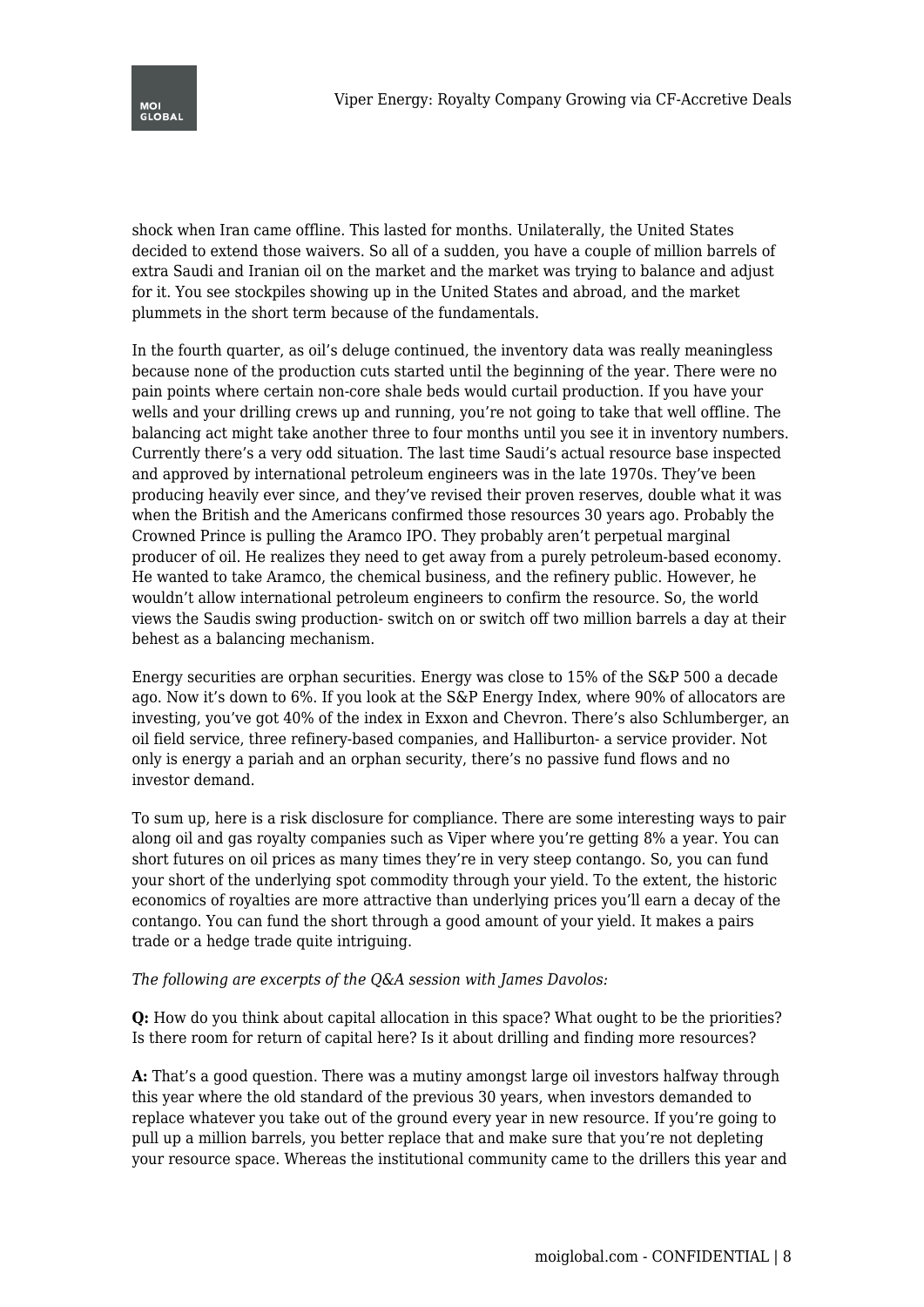

said, "You need to focus on free cash flow. You need to focus on economic returns to your shareholders and not only building an empire." That is a new dynamic to create more discipline. You're going to see stricter funding as people want to build resource.

As it applies to the royalty companies, they should prioritize growing their resource base and creating a larger and longer stream of resource as opposed to distributing 100% of the cash flow. It goes from the MLP mindset where you distribute everything and then grow through stock issuance and drop-downs. However, if you can buy a highly accretive acre that is not producing today, you'd rather buy that acre at an embedded rate of return that magnitudes higher than your current acreage and forego a dividend. It's about aligning the investor base to a combined component of NAV growth with yield. That's the happy median gold companies have reached over time, where Franco, even today, has about a 2% distribution, but they've grown NAV tremendously and investors appreciate that. Energy needs to evolve their royalties to have an NAV growth component with a yield component.

**Q:** Could you talk more about management incentives? Is high insider ownership the only way to align incentives? Are there other ways as well?

**A:** As a firm, we are highly skewed towards actual equity skin in the game, whether they are options, restrictive stock units, or incentive bonuses. They tend to be short term. We want you to be able to lose money, not only earn money in the case of a misstep. The Diamondback ownership is a very strong incentive for the parent company, which is quite large and one of the best in the basin. However, individual management at the Viper level is incentivized through direct stock ownership. That should be optimized as they're primarily looking at distribution growth and total shareholder return, which is a large element, but they can be incentivized to grow NAV in addition to other metrics.

**Q:** There's a lot of moving things here and data. What are the key data points to gauge value creation? You talked about a number of the metrics that can be tracked. Which do you think are critical?

**A:** The best metric to use, and this is at odds with how Wall Street likes to look at the world, is your net royalty acreage relative to your share count. That can be reconciled with your production growth and distribution growth. In terms of evaluating the industry, the welllevel economics, how far they are drilling on a lateral basis. In some cases, it's 5,000, 7,000, 10,000 feet. How many barrels of oil are coming out of that well?

Everything we're seeing is showing a robust rate of return in the core Delaware and core Midland Basins, and this is the preeminent resource. It's going to be interesting to see where the less robust resource is. You go into SCOOP and STACK in Oklahoma, which are phenomenal but not quite on the level of the Permian, same thing with the Eagle Ford. You have a much higher spread as you go up into the D-J Basin, Powder River Basin, and Williston Basin as you go further north. At a royalty level, it's the acreage growth relative to units, combined with distributions, and you need to keep an eye on the industry itself and just continue to see how much the wells are producing, whether they're realizing spot pricing, or they're still getting haircuts. If all of that congeals well, it should all work out well for everybody in the industry.